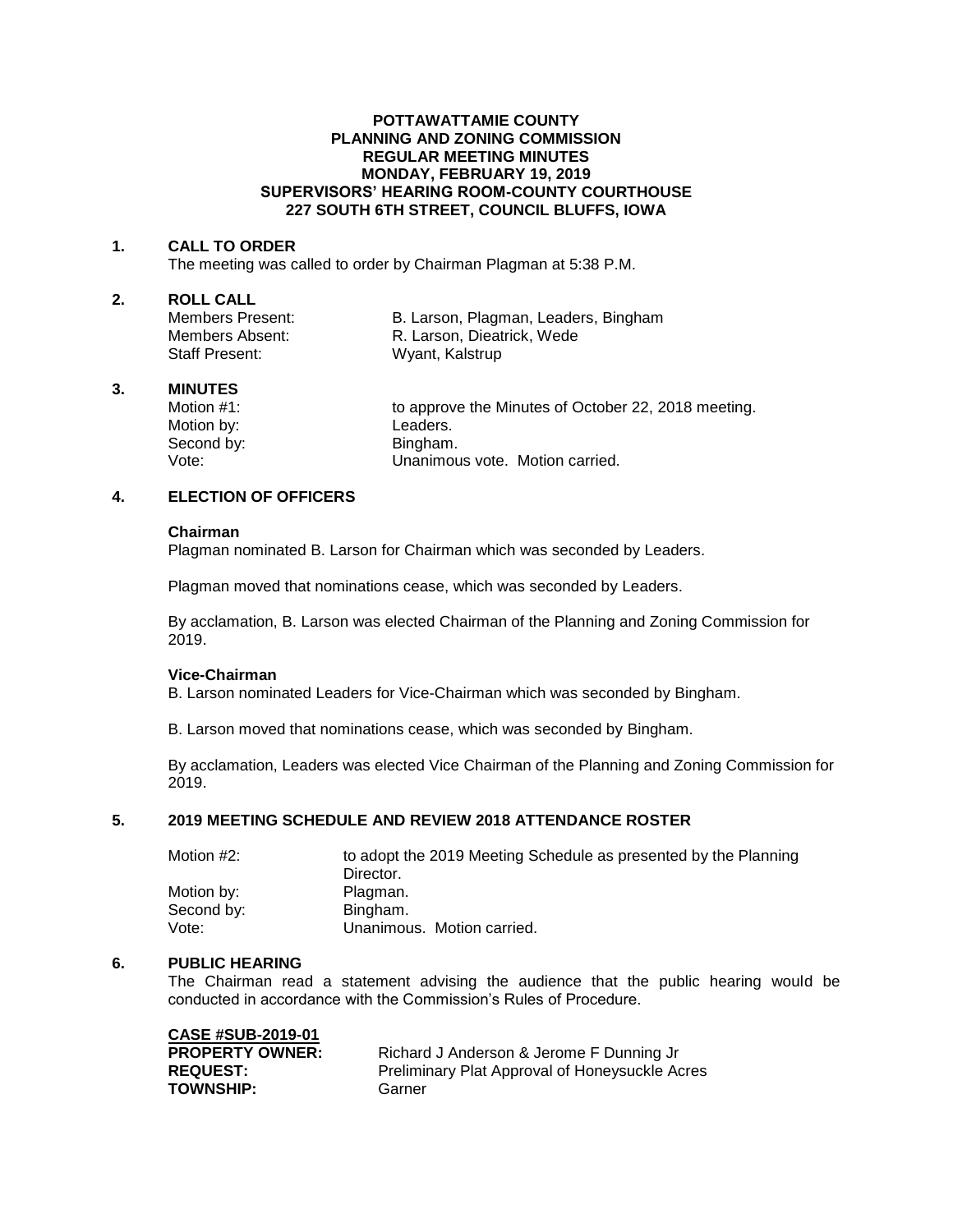| <b>STREET:</b><br><b>LEGAL DESCRIPTION:</b>     |                                                                                                                                                                                                                                                                                                        | Honeysuckle Rd<br>5-75-43 W627' SE SW Parcel K |
|-------------------------------------------------|--------------------------------------------------------------------------------------------------------------------------------------------------------------------------------------------------------------------------------------------------------------------------------------------------------|------------------------------------------------|
| Motion #3:                                      | to open the public hearing on Case #SUB-2019-01                                                                                                                                                                                                                                                        |                                                |
| Motion by:                                      | Plagman.                                                                                                                                                                                                                                                                                               |                                                |
| Second by:                                      | Bingham.                                                                                                                                                                                                                                                                                               |                                                |
| Vote:                                           | Unanimous Vote, Motion Carried.                                                                                                                                                                                                                                                                        |                                                |
| Motion $#4$ :                                   | to close the public hearing on Case #SUB-2019-01.                                                                                                                                                                                                                                                      |                                                |
| Motion by:                                      | Plagman.                                                                                                                                                                                                                                                                                               |                                                |
| Second by:                                      | Bingham.                                                                                                                                                                                                                                                                                               |                                                |
| Vote:                                           | Unanimous Vote, Motion Carried.                                                                                                                                                                                                                                                                        |                                                |
| Motion #5:<br>Motion by:<br>Second by:<br>Vote: | to recommend that the request of Richard J Anderson & Jerome F Dunning Jr for<br>Preliminary Plat Approval of Honeysuckle Acres, as filed under Case #SUB-2019-01,<br>be approved by the Board of Supervisors.<br>Bingham.<br>Plagman.<br>Ayes - Plagman, Bingham, B. Larson, Leaders. Motion Carried. |                                                |

| <b>CASE #SUB-2019-02</b>  |          |                                                       |
|---------------------------|----------|-------------------------------------------------------|
| <b>PROPERTY OWNER:</b>    |          | <b>Rosemarie Emsick Trust</b>                         |
| <b>REQUEST:</b>           |          | Preliminary Plat Approval of Emsick Acres             |
| <b>TOWNSHIP:</b>          |          | Lewis                                                 |
| <b>STREET:</b>            |          | $230^{th}$ St                                         |
| <b>LEGAL DESCRIPTION:</b> |          | 11-74-43 PT NE NE COMM 22.65'N SE COR TH W101' N24.5' |
|                           |          | W439' N389.17' E540' S413.67' TO POB (PARCEL A EXC B) |
| Motion #6:                |          | to open the public hearing on Case #SUB-2019-02       |
| Motion by:                | Plagman. |                                                       |

| <b>IVIULIUII DY.</b> | Fiaghlan.                                                                                                                                                                                      |
|----------------------|------------------------------------------------------------------------------------------------------------------------------------------------------------------------------------------------|
| Second by:           | Bingham.                                                                                                                                                                                       |
| Vote:                | Unanimous Vote. Motion Carried.                                                                                                                                                                |
| Motion #7:           | to close the public hearing on Case #SUB-2019-02.                                                                                                                                              |
| Motion by:           | Plagman.                                                                                                                                                                                       |
| Second by:           | Bingham.                                                                                                                                                                                       |
| Vote:                | Unanimous Vote. Motion Carried.                                                                                                                                                                |
| Motion #8:           | to recommend that the request of Rosemarie Emsick Trust for Preliminary Plat<br>Approval of Emsick Acres, as filed under Case #SUB-2019-02, be approved by the<br><b>Board of Supervisors.</b> |
| Motion by:           | Bingham.                                                                                                                                                                                       |
| Second by:           | Plagman.                                                                                                                                                                                       |

Vote: Ayes –Plagman, Bingham, B. Larson, Leaders. Motion Carried.

| <b>CASE #SUB-2019-03</b>  |                                               |
|---------------------------|-----------------------------------------------|
| <b>PROPERTY OWNER:</b>    | Taqueria El Rey Inc                           |
| <b>REPRESENTED BY:</b>    | Greg Kopera                                   |
| <b>REQUEST:</b>           | Preliminary Plat Approval of Nava Subdivision |
| <b>TOWNSHIP:</b>          | Lewis                                         |
| <b>STREET:</b>            | <b>Woodland Trail</b>                         |
| <b>LEGAL DESCRIPTION:</b> | N1/2 NW NW EXC W350.5' NLY579'                |

Motion #9: to open the public hearing on Case #SUB-2019-03<br>Motion by: Plagman. Motion by: